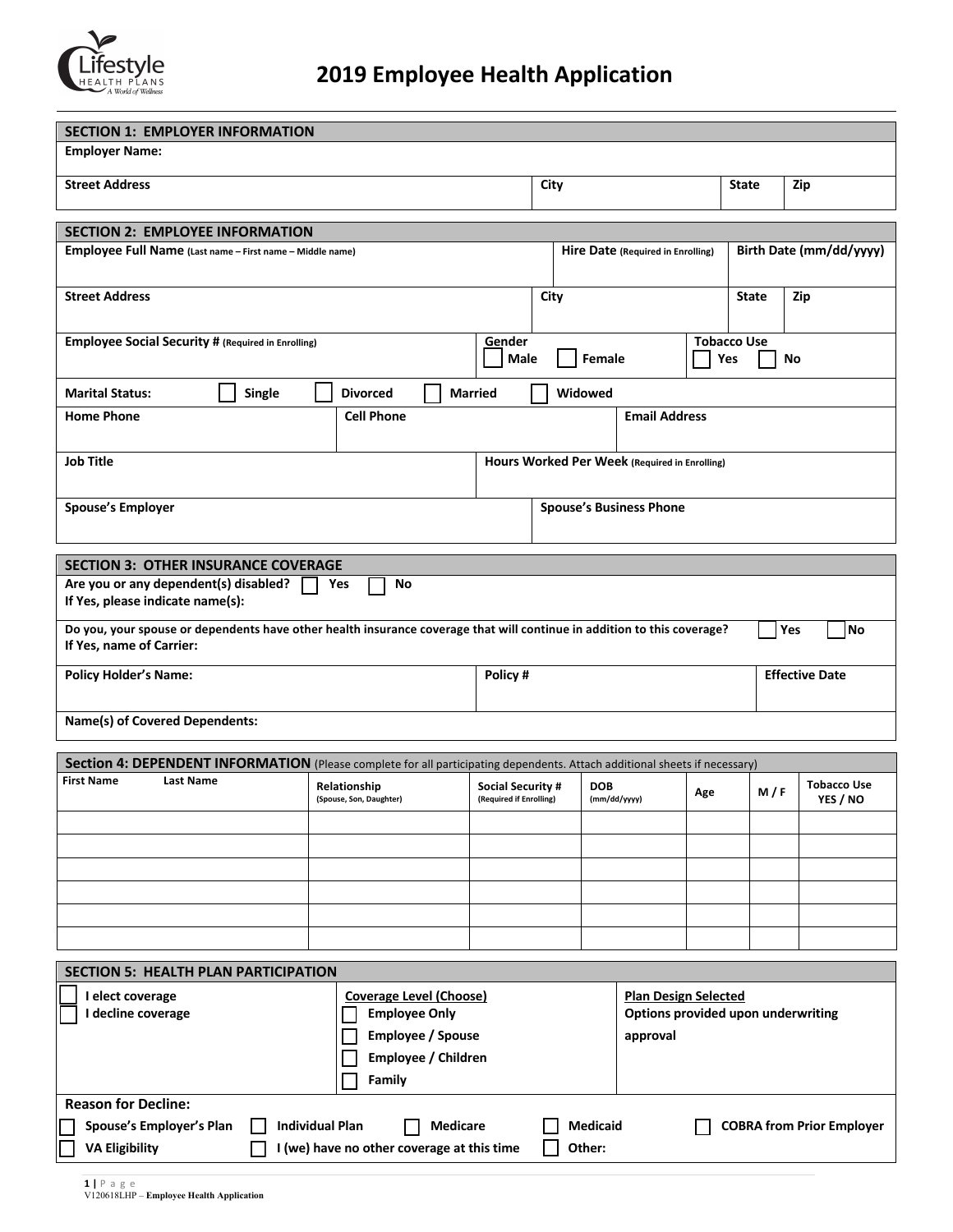| SECTION 6: HEALTH INFORMATION (Please furnish us with the height and weight for you and your spouse) |                                                                                                                                                                                                                                                                                                                          |                                                                                                                                                                                                                                                                                                                                                                                                                                                                                                                                                                                                                                                                                                                                                                                                                                                                                                                                                                                                                                                                                                                                                                                                                                                                                                                                                                                                                                                                                                                              |  |                                                                    |                                              |                                  |                                                                                                                         |                                                                                                                            |  |                                                      |                                        |  |
|------------------------------------------------------------------------------------------------------|--------------------------------------------------------------------------------------------------------------------------------------------------------------------------------------------------------------------------------------------------------------------------------------------------------------------------|------------------------------------------------------------------------------------------------------------------------------------------------------------------------------------------------------------------------------------------------------------------------------------------------------------------------------------------------------------------------------------------------------------------------------------------------------------------------------------------------------------------------------------------------------------------------------------------------------------------------------------------------------------------------------------------------------------------------------------------------------------------------------------------------------------------------------------------------------------------------------------------------------------------------------------------------------------------------------------------------------------------------------------------------------------------------------------------------------------------------------------------------------------------------------------------------------------------------------------------------------------------------------------------------------------------------------------------------------------------------------------------------------------------------------------------------------------------------------------------------------------------------------|--|--------------------------------------------------------------------|----------------------------------------------|----------------------------------|-------------------------------------------------------------------------------------------------------------------------|----------------------------------------------------------------------------------------------------------------------------|--|------------------------------------------------------|----------------------------------------|--|
|                                                                                                      |                                                                                                                                                                                                                                                                                                                          | Self: Height ____ feet _____ inches; Weight ________ lbs.                                                                                                                                                                                                                                                                                                                                                                                                                                                                                                                                                                                                                                                                                                                                                                                                                                                                                                                                                                                                                                                                                                                                                                                                                                                                                                                                                                                                                                                                    |  |                                                                    |                                              |                                  |                                                                                                                         | Spouse: Height _____ feet ______ inches; Weight _______                                                                    |  |                                                      | lbs.                                   |  |
|                                                                                                      | Please answer the following health questions regarding any medical conditions or medical treatment for you and your family.                                                                                                                                                                                              |                                                                                                                                                                                                                                                                                                                                                                                                                                                                                                                                                                                                                                                                                                                                                                                                                                                                                                                                                                                                                                                                                                                                                                                                                                                                                                                                                                                                                                                                                                                              |  |                                                                    |                                              |                                  |                                                                                                                         |                                                                                                                            |  |                                                      |                                        |  |
| 1.                                                                                                   | А<br>В<br>C<br><b>Diabetes</b><br>D<br>E<br>F<br>G<br>н                                                                                                                                                                                                                                                                  | Have you or any of your dependent(s) been diagnosed or treated for, or has hospitalization or surgery not yet performed been<br>recommended for, any of the following conditions in the past five (5) years? If so, the plan requires you to disclose these conditions solely<br>for underwriting purposes (and you can properly disclose by checking "Yes" for each of the conditions for which you and/or your<br>dependents have previously received diagnosis, treatment or a recommendation for hospitalization or surgery not yet performed).<br>Although neither you nor your dependents will be denied coverage because of any previous treatment, diagnosis or recommendation for<br>hospitalization or surgery not yet performed for any condition, if you fail to disclose any previous treatment, diagnosis, recommendation<br>of hospitalization or surgery not yet performed for a condition listed below, the health plan will not cover any medical expenses, diagnosis,<br>treatment, services, supplies, surgeries or hospitalizations for that undisclosed condition related or attributable, to the coverage sought<br>as part of this application. NOTE: You are required to disclose any updates to these health questions that may arise prior to the effective date of your coverage.<br><b>Cardiac Disorder</b><br>Cancer / Tumor (any form)<br><b>Kidney Disorder</b><br><b>Respiratory Disorder</b><br><b>Liver Disorder</b><br><b>High Blood Pressure</b><br>AIDS / HIV / Immune System Disorder |  | <b>Yes</b><br>Yes<br><b>Yes</b><br>Yes<br>Yes<br>Yes<br>Yes<br>Yes | No<br>No<br>No<br>No<br>No<br>No<br>No<br>No | I.<br>J<br>К<br>L<br>М<br>N<br>O | Alcohol / Drug Abuse<br><b>Mental / Nervous Disorder</b><br><b>Neuromuscular Disorder</b><br>Stomach / Gastrointestinal | Arthritis, Back, Bone, Joint Disorder<br>Seizures, Convulsions, Epilepsy<br>Any Other Medical Condition (not listed above) |  | Yes<br>Yes<br><b>Yes</b><br>Yes<br>Yes<br>Yes<br>Yes | No<br>No<br>No<br>No<br>No<br>No<br>No |  |
| 2.                                                                                                   |                                                                                                                                                                                                                                                                                                                          | Within the past 5 years, have you or any dependent ever had an application for insurance declined, postponed,<br>rated or otherwise modified?                                                                                                                                                                                                                                                                                                                                                                                                                                                                                                                                                                                                                                                                                                                                                                                                                                                                                                                                                                                                                                                                                                                                                                                                                                                                                                                                                                                |  |                                                                    |                                              |                                  |                                                                                                                         |                                                                                                                            |  | Yes                                                  | No                                     |  |
| 3.<br>$\ast$                                                                                         | Have you or any of your dependent(s) had any medical conditions in the past 24 months requiring medical care,<br>Yes<br>No<br>prescription management, surgery, or hospitalization?<br>If Yes, please provide information on who and for what conditions in space provided below                                         |                                                                                                                                                                                                                                                                                                                                                                                                                                                                                                                                                                                                                                                                                                                                                                                                                                                                                                                                                                                                                                                                                                                                                                                                                                                                                                                                                                                                                                                                                                                              |  |                                                                    |                                              |                                  |                                                                                                                         |                                                                                                                            |  |                                                      |                                        |  |
| 4.<br>$\ast$                                                                                         | In the past 24 months, have you or any of your dependent(s) had more than \$5,000 in medical expenses?<br>Yes<br>No                                                                                                                                                                                                      |                                                                                                                                                                                                                                                                                                                                                                                                                                                                                                                                                                                                                                                                                                                                                                                                                                                                                                                                                                                                                                                                                                                                                                                                                                                                                                                                                                                                                                                                                                                              |  |                                                                    |                                              |                                  |                                                                                                                         |                                                                                                                            |  |                                                      |                                        |  |
| 5.<br>$\ast$                                                                                         | If Yes, please provide information on who and for what medical conditions in space provided below<br>Are you or any of your dependent(s) anticipating hospitalization or surgery, or had surgery or hospitalization<br>Yes<br>No<br>recommended that has not been performed?<br>If Yes, please provide information below |                                                                                                                                                                                                                                                                                                                                                                                                                                                                                                                                                                                                                                                                                                                                                                                                                                                                                                                                                                                                                                                                                                                                                                                                                                                                                                                                                                                                                                                                                                                              |  |                                                                    |                                              |                                  |                                                                                                                         |                                                                                                                            |  |                                                      |                                        |  |
| 6.<br>$\ast$                                                                                         | Yes<br>No<br>Are you or any dependent(s) currently pregnant or suspect you / they may be pregnant?<br>If Yes, please provide due date and detail in space provided below                                                                                                                                                 |                                                                                                                                                                                                                                                                                                                                                                                                                                                                                                                                                                                                                                                                                                                                                                                                                                                                                                                                                                                                                                                                                                                                                                                                                                                                                                                                                                                                                                                                                                                              |  |                                                                    |                                              |                                  |                                                                                                                         |                                                                                                                            |  |                                                      |                                        |  |
|                                                                                                      | If you answer "Yes" to any of the questions above, please provide detail in space provided below.                                                                                                                                                                                                                        |                                                                                                                                                                                                                                                                                                                                                                                                                                                                                                                                                                                                                                                                                                                                                                                                                                                                                                                                                                                                                                                                                                                                                                                                                                                                                                                                                                                                                                                                                                                              |  |                                                                    |                                              |                                  |                                                                                                                         |                                                                                                                            |  |                                                      |                                        |  |
| 7.                                                                                                   | Question<br><b>Number</b>                                                                                                                                                                                                                                                                                                | <b>Family Member</b>                                                                                                                                                                                                                                                                                                                                                                                                                                                                                                                                                                                                                                                                                                                                                                                                                                                                                                                                                                                                                                                                                                                                                                                                                                                                                                                                                                                                                                                                                                         |  |                                                                    | Disease / Diagnosis / Treatment              |                                  | Date of Onset<br>Month / Year                                                                                           | Date Last Seen<br><b>By Physician</b>                                                                                      |  | <b>Remaining Symptoms or</b><br>Problems             |                                        |  |
|                                                                                                      |                                                                                                                                                                                                                                                                                                                          |                                                                                                                                                                                                                                                                                                                                                                                                                                                                                                                                                                                                                                                                                                                                                                                                                                                                                                                                                                                                                                                                                                                                                                                                                                                                                                                                                                                                                                                                                                                              |  |                                                                    |                                              |                                  |                                                                                                                         |                                                                                                                            |  |                                                      |                                        |  |
|                                                                                                      |                                                                                                                                                                                                                                                                                                                          |                                                                                                                                                                                                                                                                                                                                                                                                                                                                                                                                                                                                                                                                                                                                                                                                                                                                                                                                                                                                                                                                                                                                                                                                                                                                                                                                                                                                                                                                                                                              |  |                                                                    |                                              |                                  |                                                                                                                         |                                                                                                                            |  |                                                      |                                        |  |
|                                                                                                      |                                                                                                                                                                                                                                                                                                                          |                                                                                                                                                                                                                                                                                                                                                                                                                                                                                                                                                                                                                                                                                                                                                                                                                                                                                                                                                                                                                                                                                                                                                                                                                                                                                                                                                                                                                                                                                                                              |  |                                                                    |                                              |                                  |                                                                                                                         |                                                                                                                            |  |                                                      |                                        |  |
|                                                                                                      |                                                                                                                                                                                                                                                                                                                          |                                                                                                                                                                                                                                                                                                                                                                                                                                                                                                                                                                                                                                                                                                                                                                                                                                                                                                                                                                                                                                                                                                                                                                                                                                                                                                                                                                                                                                                                                                                              |  |                                                                    |                                              |                                  |                                                                                                                         |                                                                                                                            |  |                                                      |                                        |  |
|                                                                                                      |                                                                                                                                                                                                                                                                                                                          |                                                                                                                                                                                                                                                                                                                                                                                                                                                                                                                                                                                                                                                                                                                                                                                                                                                                                                                                                                                                                                                                                                                                                                                                                                                                                                                                                                                                                                                                                                                              |  |                                                                    |                                              |                                  |                                                                                                                         |                                                                                                                            |  |                                                      |                                        |  |
|                                                                                                      |                                                                                                                                                                                                                                                                                                                          |                                                                                                                                                                                                                                                                                                                                                                                                                                                                                                                                                                                                                                                                                                                                                                                                                                                                                                                                                                                                                                                                                                                                                                                                                                                                                                                                                                                                                                                                                                                              |  |                                                                    |                                              |                                  |                                                                                                                         |                                                                                                                            |  |                                                      |                                        |  |
|                                                                                                      |                                                                                                                                                                                                                                                                                                                          |                                                                                                                                                                                                                                                                                                                                                                                                                                                                                                                                                                                                                                                                                                                                                                                                                                                                                                                                                                                                                                                                                                                                                                                                                                                                                                                                                                                                                                                                                                                              |  |                                                                    |                                              |                                  |                                                                                                                         |                                                                                                                            |  |                                                      |                                        |  |
|                                                                                                      |                                                                                                                                                                                                                                                                                                                          |                                                                                                                                                                                                                                                                                                                                                                                                                                                                                                                                                                                                                                                                                                                                                                                                                                                                                                                                                                                                                                                                                                                                                                                                                                                                                                                                                                                                                                                                                                                              |  |                                                                    |                                              |                                  |                                                                                                                         |                                                                                                                            |  |                                                      |                                        |  |
|                                                                                                      |                                                                                                                                                                                                                                                                                                                          |                                                                                                                                                                                                                                                                                                                                                                                                                                                                                                                                                                                                                                                                                                                                                                                                                                                                                                                                                                                                                                                                                                                                                                                                                                                                                                                                                                                                                                                                                                                              |  |                                                                    |                                              |                                  |                                                                                                                         |                                                                                                                            |  |                                                      |                                        |  |
|                                                                                                      |                                                                                                                                                                                                                                                                                                                          |                                                                                                                                                                                                                                                                                                                                                                                                                                                                                                                                                                                                                                                                                                                                                                                                                                                                                                                                                                                                                                                                                                                                                                                                                                                                                                                                                                                                                                                                                                                              |  |                                                                    |                                              |                                  |                                                                                                                         |                                                                                                                            |  |                                                      |                                        |  |
|                                                                                                      |                                                                                                                                                                                                                                                                                                                          |                                                                                                                                                                                                                                                                                                                                                                                                                                                                                                                                                                                                                                                                                                                                                                                                                                                                                                                                                                                                                                                                                                                                                                                                                                                                                                                                                                                                                                                                                                                              |  |                                                                    |                                              |                                  |                                                                                                                         |                                                                                                                            |  |                                                      |                                        |  |
|                                                                                                      |                                                                                                                                                                                                                                                                                                                          |                                                                                                                                                                                                                                                                                                                                                                                                                                                                                                                                                                                                                                                                                                                                                                                                                                                                                                                                                                                                                                                                                                                                                                                                                                                                                                                                                                                                                                                                                                                              |  |                                                                    |                                              |                                  |                                                                                                                         |                                                                                                                            |  |                                                      |                                        |  |
|                                                                                                      |                                                                                                                                                                                                                                                                                                                          |                                                                                                                                                                                                                                                                                                                                                                                                                                                                                                                                                                                                                                                                                                                                                                                                                                                                                                                                                                                                                                                                                                                                                                                                                                                                                                                                                                                                                                                                                                                              |  |                                                                    |                                              |                                  |                                                                                                                         |                                                                                                                            |  |                                                      |                                        |  |
|                                                                                                      |                                                                                                                                                                                                                                                                                                                          |                                                                                                                                                                                                                                                                                                                                                                                                                                                                                                                                                                                                                                                                                                                                                                                                                                                                                                                                                                                                                                                                                                                                                                                                                                                                                                                                                                                                                                                                                                                              |  |                                                                    |                                              |                                  | (As Necessary, Please Attach Additional Sheets, Signed and Dated by the Employee Subscriber.)                           |                                                                                                                            |  |                                                      |                                        |  |